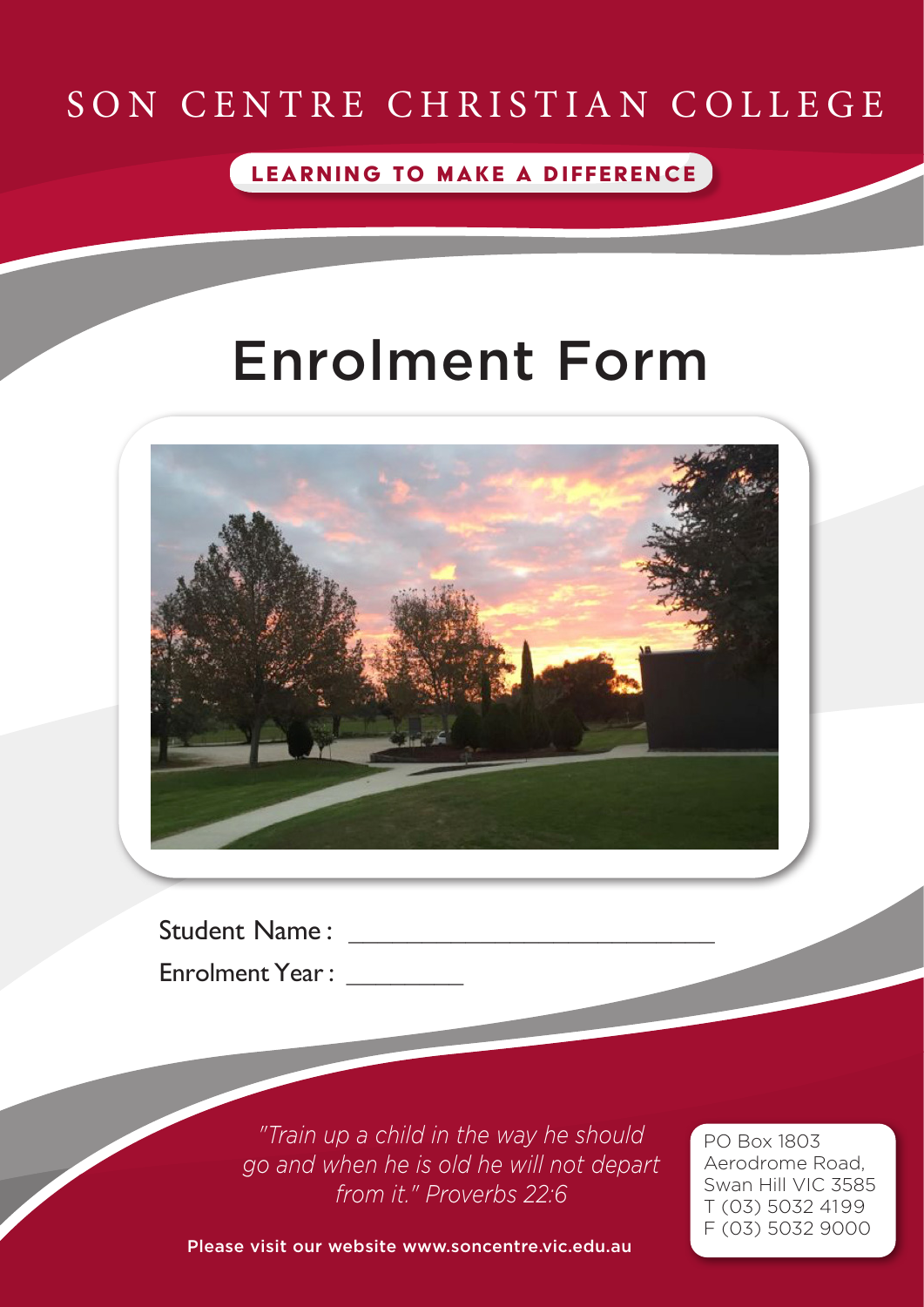

This Student Enrolment Application Form is to be completed by parents / guardians prior to enrolling a student at Son Centre Christian College.

- Please forward the completed form to the Office prior to the enrolment interview.
- A separate Student Enrolment Application Form is required for each student.
- A one off \$20.00 Administration Fee per family and a \$100.00 deposit per family is required at the time of lodgement. Families with a currently enrolled child in the College, are not required to pay the Enrolment Fee and deposit again.

Please notify the College of any change of address or other relevant information which may affect your child's enrolment at the College.

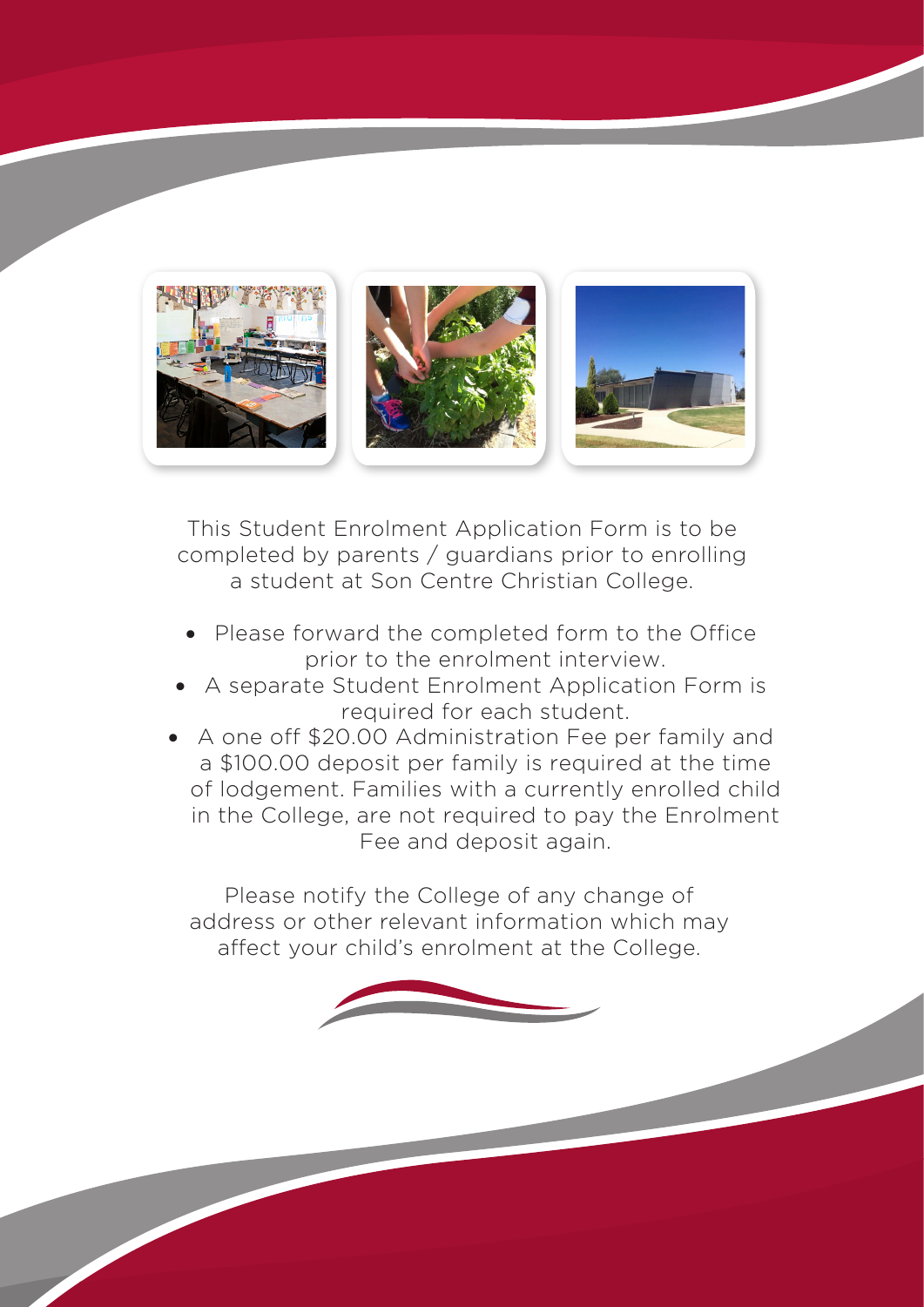### Son Centre Christian College



 $\mathbf{T}$ 

| Information about the student                                                                           |                                               |                 |                             |                             |
|---------------------------------------------------------------------------------------------------------|-----------------------------------------------|-----------------|-----------------------------|-----------------------------|
| <b>Student Surname:</b>                                                                                 |                                               |                 |                             |                             |
| <b>Given Names:</b>                                                                                     |                                               |                 |                             |                             |
| Date of Birth:                                                                                          |                                               |                 |                             |                             |
| Gender:                                                                                                 | Male                                          | Female          |                             |                             |
| Year level in which the student is enrolling?<br>Please indicate the calendar year for enrolment.       |                                               |                 |                             |                             |
| Country of Birth:<br>Nationality:                                                                       |                                               |                 |                             |                             |
| Does the student hold a valid Australian visa?<br>No<br>Yes<br>Visa Sub-class:<br>If yes, type of visa: |                                               |                 |                             |                             |
| Visa expiry date:                                                                                       |                                               |                 |                             |                             |
| If the child has a passport please provide a copy                                                       |                                               |                 |                             |                             |
| Is the student of Aboriginal or Torres Strait                                                           |                                               | No              |                             | Yes, Torres Strait Islander |
| Islander origin?                                                                                        |                                               | Yes, Aboriginal |                             | <b>Both</b>                 |
| Does the student speak a language other than                                                            |                                               |                 |                             |                             |
| English at home?                                                                                        | No, English only                              |                 | Yes, Other - please specify |                             |
| If more than one language, indicate the one that is spoken most often                                   |                                               |                 |                             |                             |
| Student lives with:                                                                                     | <b>Both Parents</b><br>Other - please specify | Mother          | Father                      |                             |
| Last school attended?                                                                                   |                                               |                 |                             |                             |
| Has the student ever been:                                                                              | Suspended<br>Expelled                         | No<br>No        | Yes<br>Yes                  |                             |
| Has the student received teacher aide, tutoring, speech pathologist, occupational therapist             |                                               |                 |                             |                             |
| or psychologist assistance?                                                                             |                                               | No              | Yes                         |                             |
| If yes, please give details                                                                             |                                               |                 |                             |                             |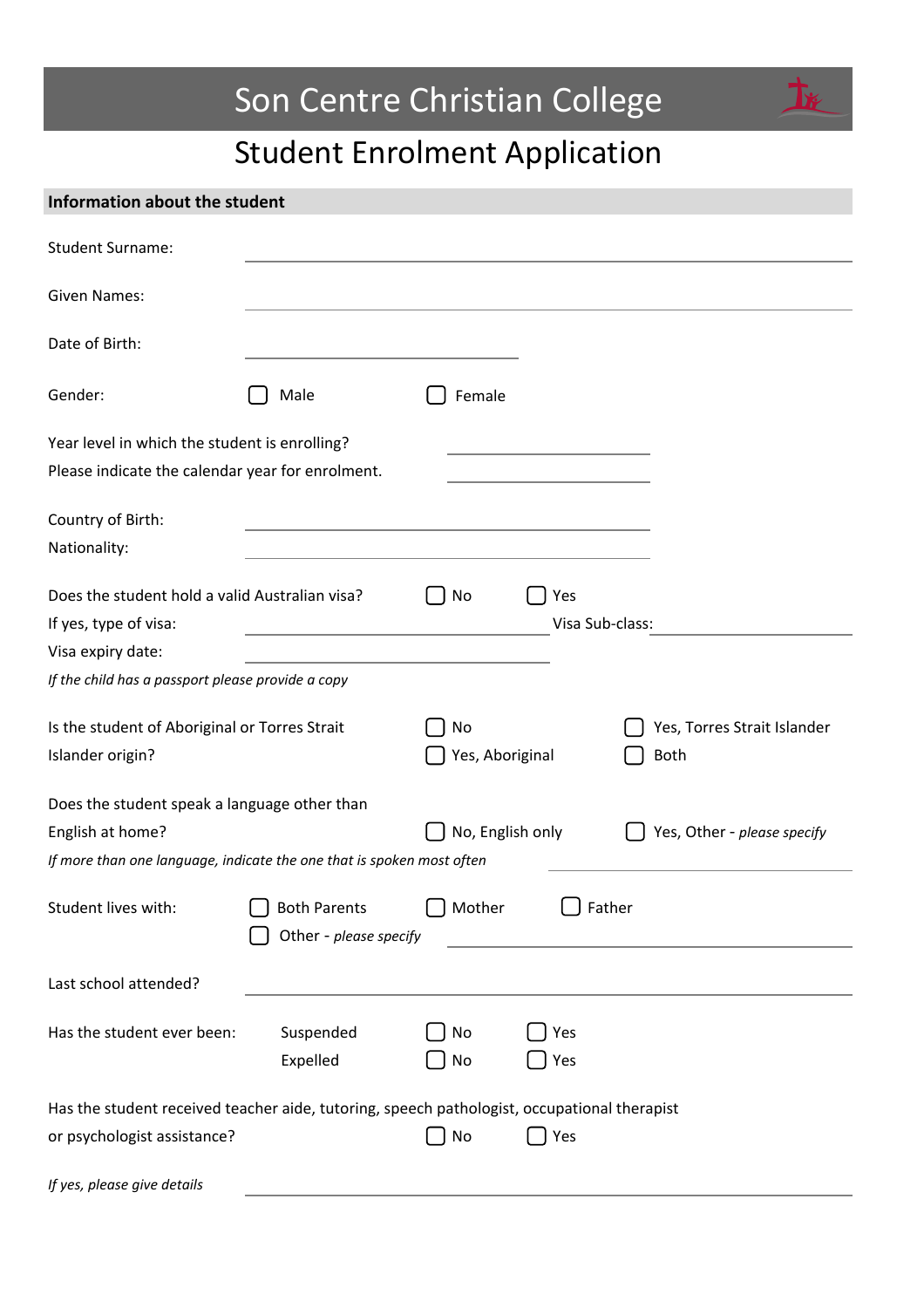| Son Centre Christian College                                                                                                                                                                                                                                                                                                                                             |                                   |                            |  |
|--------------------------------------------------------------------------------------------------------------------------------------------------------------------------------------------------------------------------------------------------------------------------------------------------------------------------------------------------------------------------|-----------------------------------|----------------------------|--|
| Has the student repeated a year at school?                                                                                                                                                                                                                                                                                                                               | No                                | If yes, Year Level?<br>Yes |  |
| Has the student had any previous assessments<br>by outside agencies?                                                                                                                                                                                                                                                                                                     | No<br>If yes, please give details | Yes                        |  |
| Has the student been involved in any Specific<br><b>Education Programs?</b>                                                                                                                                                                                                                                                                                              | No<br>If yes, please give details | Yes                        |  |
| Has the student had extra help in any of the following areas?<br>Reading<br>Writing<br>Mathematics<br>Language                                                                                                                                                                                                                                                           |                                   |                            |  |
| Has the student ever been seen by a Psychologist?<br>If yes, please give details                                                                                                                                                                                                                                                                                         | No                                | Yes                        |  |
| Has the student had a hearing test?<br>If yes, please give details                                                                                                                                                                                                                                                                                                       | No                                | Yes                        |  |
| Has the student had their eyes tested?<br>If yes, please give details                                                                                                                                                                                                                                                                                                    | No                                | Yes                        |  |
| Does the student require any extra support<br>other than those already provided for in a general<br>classroom & school environment?                                                                                                                                                                                                                                      | No<br>If yes, please give details | Yes                        |  |
| Are there any Court parenting orders concerning<br>residence, contact, education, health or other<br>No<br>Yes<br>specific issues relating to this student?<br>If yes, please attach a copy of the order                                                                                                                                                                 |                                   |                            |  |
| Victorian Student Number:                                                                                                                                                                                                                                                                                                                                                |                                   |                            |  |
| Son Centre may need to contact the current/previous/preschool school to clarify the student's education progress.<br>The current/previous school/preschool may require written permission before releasing information.<br>Do you give permission for a signed copy of this Student Enrolment Application<br>Form to be used to provide such authorisation?<br>No<br>Yes |                                   |                            |  |
| Name of current/previous school/preschool:                                                                                                                                                                                                                                                                                                                               |                                   |                            |  |
| <b>Contact &amp; Position:</b>                                                                                                                                                                                                                                                                                                                                           |                                   |                            |  |
| <b>Contact Phone Number:</b>                                                                                                                                                                                                                                                                                                                                             |                                   |                            |  |
| Parent Signature:                                                                                                                                                                                                                                                                                                                                                        |                                   |                            |  |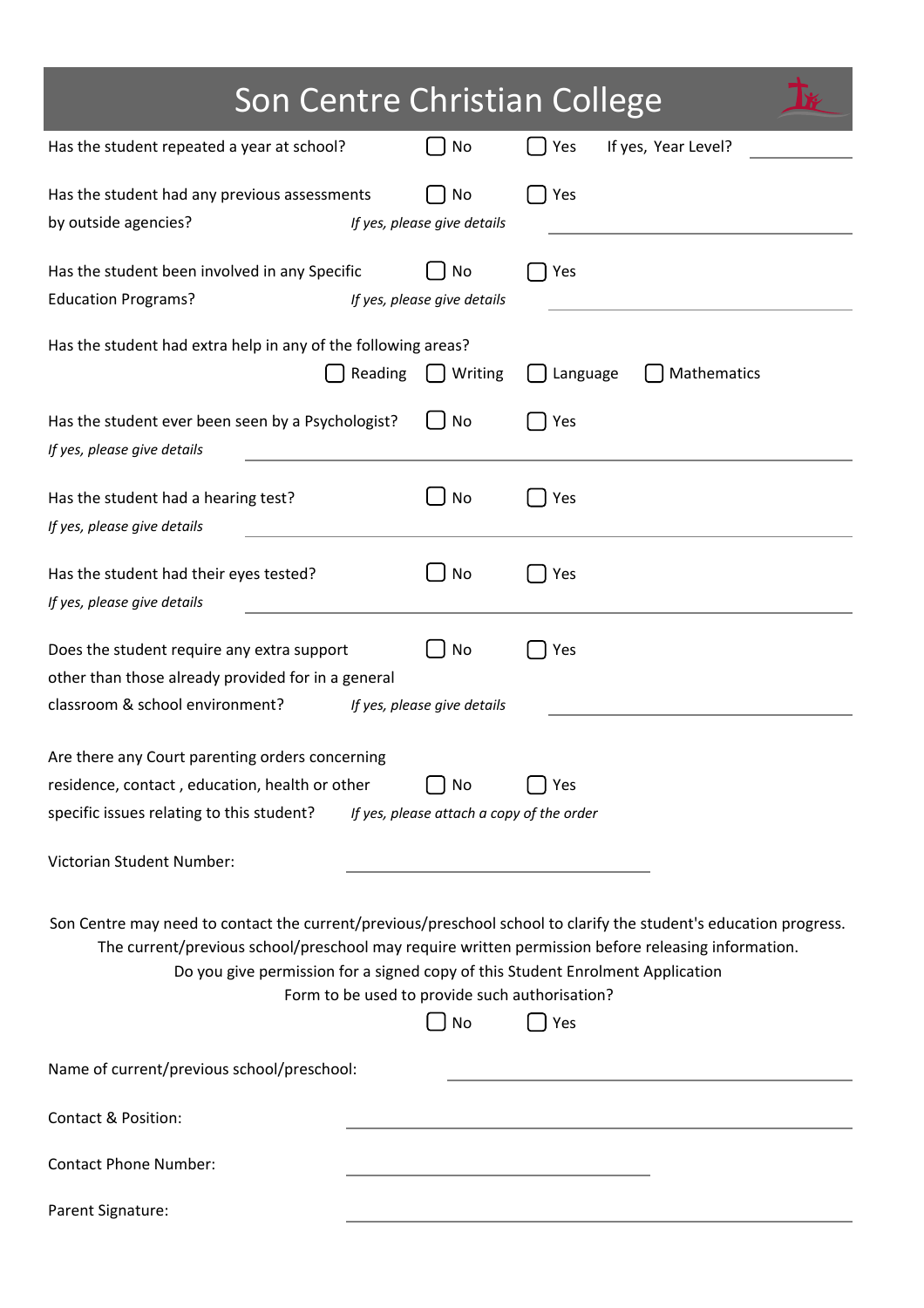# Son Centre Christian College

卡

| Information about the family                                                                      |          |                     |                        |
|---------------------------------------------------------------------------------------------------|----------|---------------------|------------------------|
| Relationship to the student:                                                                      | □ Father | $\Box$ Stepfather   | $\bigcap$ Guardian     |
| Surname:                                                                                          |          |                     |                        |
| First Name:                                                                                       |          |                     |                        |
| <b>Residential Address:</b>                                                                       |          |                     |                        |
| <b>Postal Address:</b>                                                                            |          |                     |                        |
| Mobile phone:                                                                                     |          |                     |                        |
| Home phone:                                                                                       |          |                     |                        |
| <b>Business phone:</b>                                                                            |          |                     |                        |
| Email address:                                                                                    |          |                     |                        |
| Country of Birth:                                                                                 |          |                     |                        |
| Nationality:                                                                                      |          |                     |                        |
| Language spoken at home:<br>If more than one language, indicate the one that is spoken most often |          | $\Box$ English only | Other - please specify |
| Religion:                                                                                         |          |                     |                        |
| Church Attended (if applicable):                                                                  |          |                     |                        |
| Occupation:                                                                                       |          |                     |                        |
| Employer:                                                                                         |          |                     |                        |
| Health Care Card (number) :                                                                       |          |                     | <b>Expiry Date:</b>    |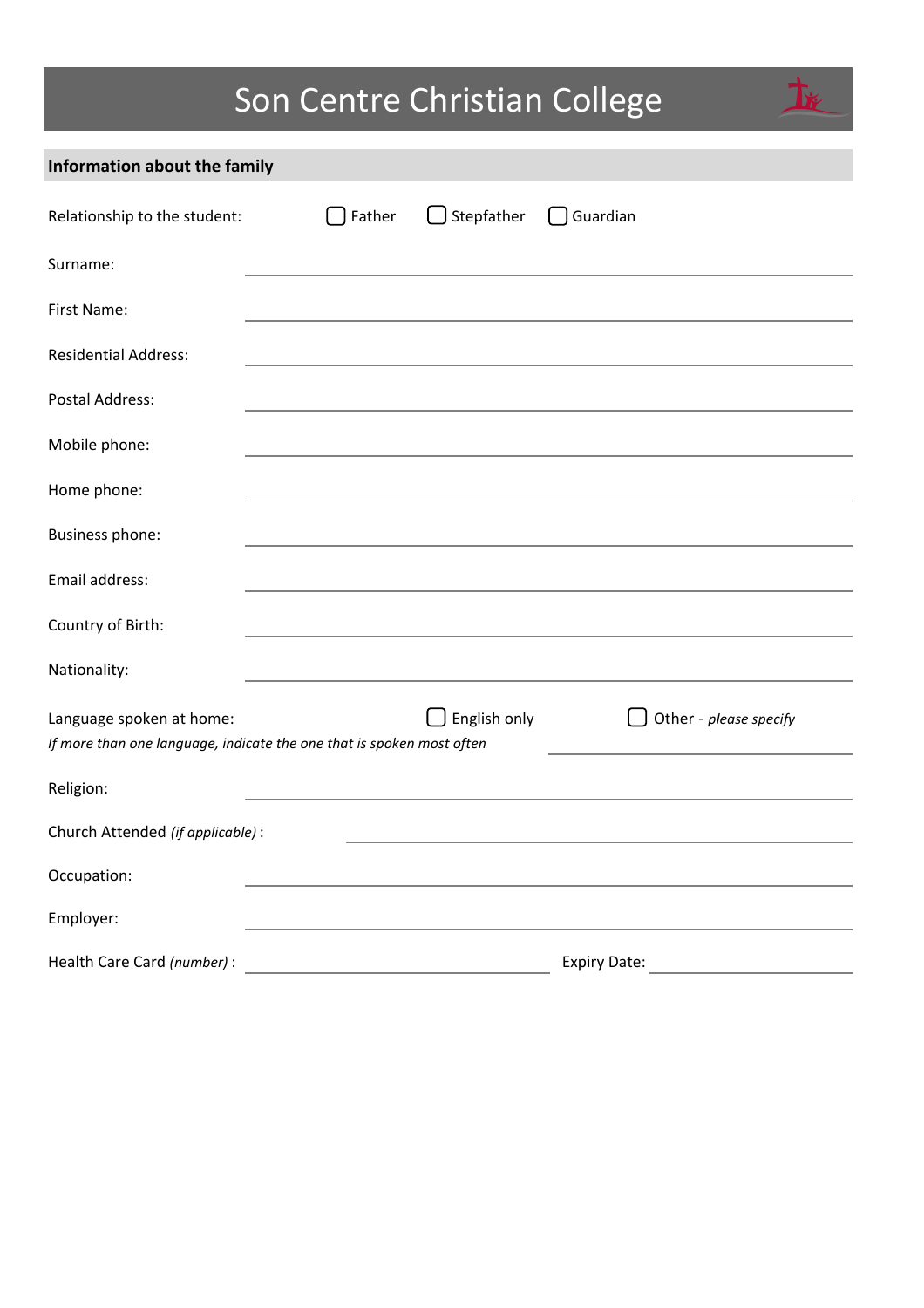# Son Centre Christian College

| Information about the family                                                                      |        |              |                        |
|---------------------------------------------------------------------------------------------------|--------|--------------|------------------------|
| Relationship to the student:                                                                      | Mother | Stepmother   | $\bigcap$ Guardian     |
| Surname:                                                                                          |        |              |                        |
| First Name:                                                                                       |        |              |                        |
| <b>Residential Address:</b>                                                                       |        |              |                        |
| <b>Postal Address:</b>                                                                            |        |              |                        |
| Mobile phone:                                                                                     |        |              |                        |
| Home phone:                                                                                       |        |              |                        |
| Business phone:                                                                                   |        |              |                        |
| Email address:                                                                                    |        |              |                        |
| Country of Birth:                                                                                 |        |              |                        |
| Nationality:                                                                                      |        |              |                        |
| Language spoken at home:<br>If more than one language, indicate the one that is spoken most often |        | English only | Other - please specify |
| Religion:                                                                                         |        |              |                        |
| Church Attended (if applicable):                                                                  |        |              |                        |
| Occupation:                                                                                       |        |              |                        |
| Employer:                                                                                         |        |              |                        |
| Health Care Card (number) :                                                                       |        |              | <b>Expiry Date:</b>    |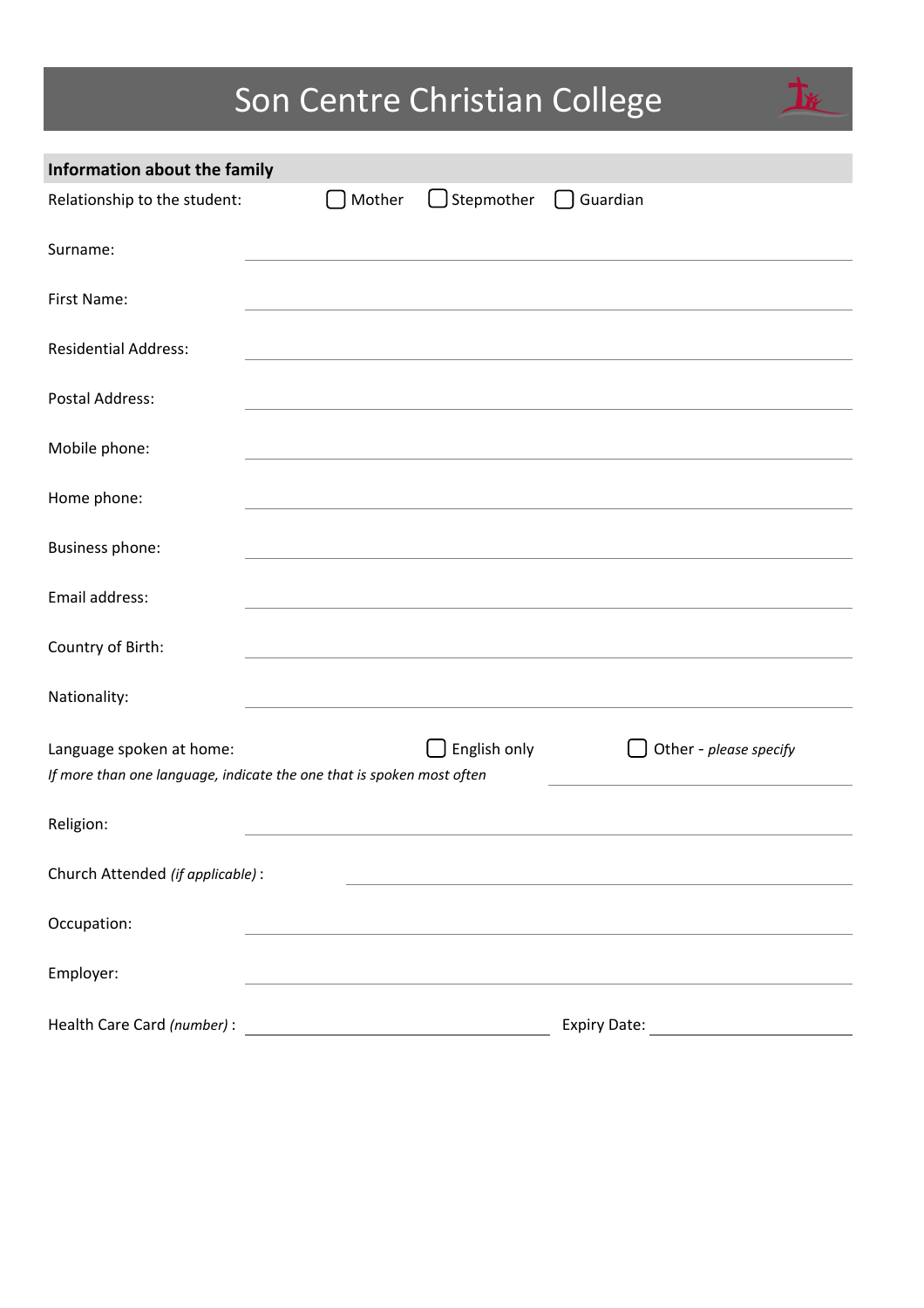#### **Checklist**

Please ensure the following documentation is enclosed:

- $\bigcap$  Copy of Birth Certificate
- $\bigcap$  Copy of Immunisation or Immunisation Exemption Conscientious Objection Form
- ◯ Copy of latest Reports from current/previous school *if applicable*
- Copy of latest NAPLAN results *if applicable*
- $\Box$  Copy of Special Testing Reports referred to previously
- □ Copy of current Visa or Naturalisation Documentation *if applicable*
- $\bigcap$  Application Form, Fee and Deposit

#### **Agreement**

Please read the following and tick the box to say you have read, understood and agree with the statements:

The information provided by Parents/Guardians in this Application Form for admission is true.

A condition of entry to the College is that parents and guardians agree to accept the authority of the Board and the Principal to run the College. They will be bound by and duly observe any rules and regulations and all policies of the College which the Principal and Board may adopt from time to time.

 $\Box$  Parents / Guardians must agree to abide by the business arrangements of the College which includes:

- ❖ Payment of College fees, charges and contributions as fixed by the Board of Directors.
- ◆ No remission of fees for student absence for other arrangements privately entered in to by, or on behalf of, the student.

#### Father / Stepfather / Guardian

*Signature: Date:*

#### **Mother / Stepmother / Guardian**

*Signature: Date:*